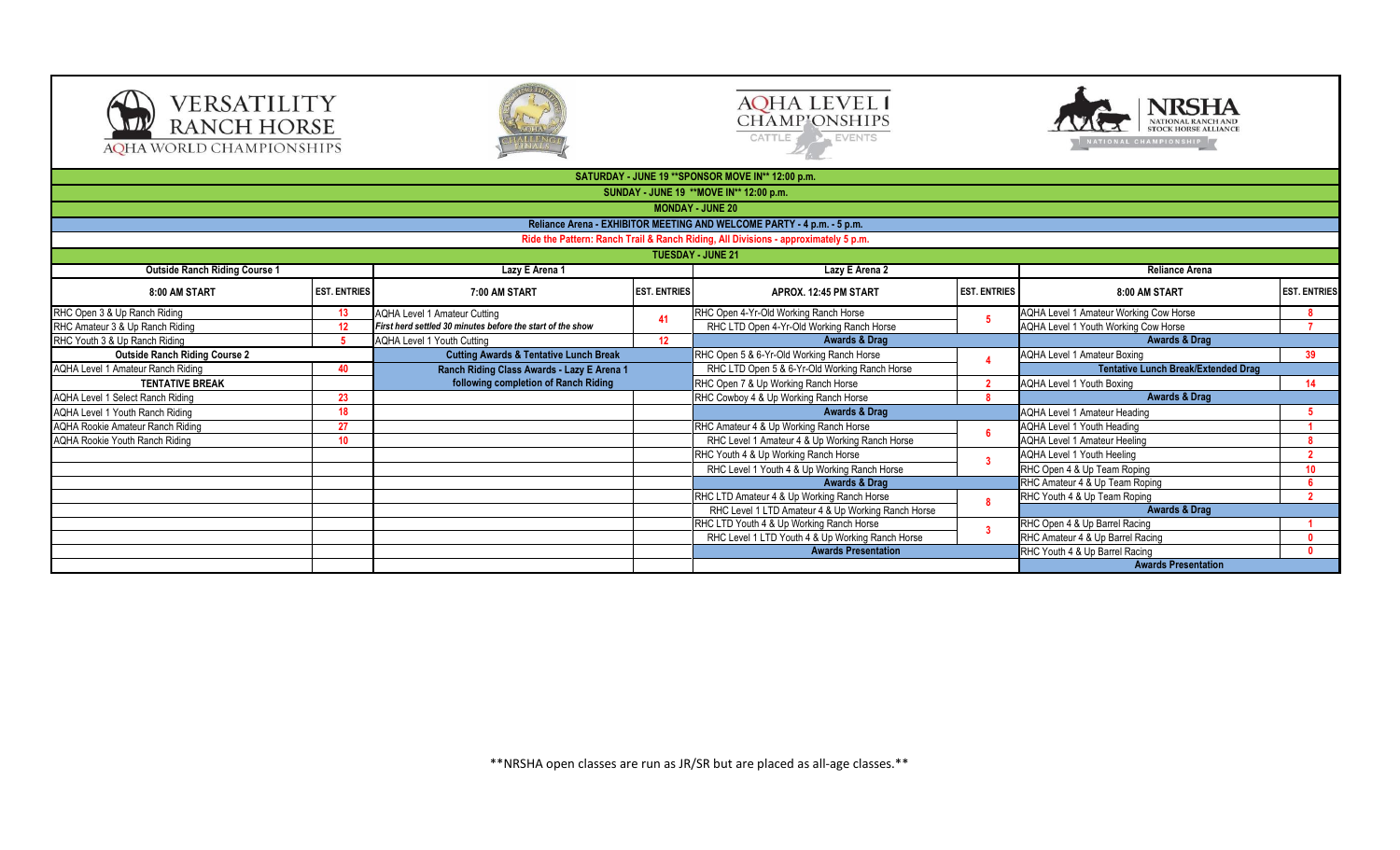







**SATURDAY - JUNE 22:00 p.m. P.M. WEDNESDAY - JUNE 22:00 p.m. p.m. p.m. p.m. p.m. 8:00 AM START EST. ENTRIES APPROX. 2:00 PM START EST. ENTRIES 7:00 AM START EST. ENTRIES 8:00 AM START EST. ENTRIES** VRH & NRSHA LTD Youth Ranch Trail **18** VRH Youth Ranch Conformation **9** VRH & NRSHA Open Junior Ranch Cutting 18 VRH & NRSHA LTD Amateur Ranch Reining **73**<br>VRH & NRSHA Amateur Ranch Trail **19** 42 **Awards Presentation** Firs VRH & NRSHA Amateur Ranch Trail **42** VRH Amateur Ranch Conformation **33** VRH & NRSHA Open Senior Ranch Cutting **28** VRH & NRSHA Rookie/Novice Youth Ranch Reining **25** VRH & NRSHA Rookie/Novice Youth Ranch Trail **20** VRH & NRSHA Rookie/Novice Amateur Ranch Trail **37** VRH LTD Youth Ranch Conformation **16** RHC Open 4 & Up Ranch Cutting **4** VRH & NRSHA Rookie/Novice Amateur Ranch Reining **37** VRH & NRSHA Youth Ranch Trail **10 Awards Presentation 10 Awards Presentation VRH Cowboy Ranch Cutting <b>8 8** RHC Youth 4 & Up Ranch Cutting **1 1 1** RHC Amateur 4 & Up Ranch Cutting **5 8:00 AM START EST. ENTRIES Approx. 1:15 PM START EST. ENTRIES 7:00 AM START EST. ENTRIES 8:00 AM START EST. ENTRIES** VRH & NRSHA Amateur Ranch Cow Work **30** VRH & NRSHA Youth Ranch Cow Work **6** VRH & NRSHA Open Senior Ranch Trail **43** VRH & NRSHA Rookie/Novice Amateur Cutting **38** VRH & NRSHA LTD Youth Ranch Cutting **12** 10 VRH & NRSHA Rookie/Novice Youth Cutting **16** 16 **16** Awards / Drag **Awards / Drag Work 19 VRH & NRSHA LTD** Amateur Ranch Cow Work **79** VRH & NRSHA Amateur Ranch Cutting **31** VRH Cowboy Ranch Riding **10** VRH Open Junior Ranch Conformation **32** VRH Rookie Youth Conformation **21 Awards Presentation Arena closed for arena prep & settle cattle - Approx. 1:15 p.m. Awards Presentation Awards & Drag Awards / Drag** VRH & NRSHA Youth Ranch Cutting *First herd settled 30 minutes before the start of the show* **<sup>6</sup> Awards Presentation**<br> **Awards & Drag / Tentative Lunch Break**<br> **Awards & Drag / Tentative Lunch Break Lazy E Arena 2 Outside Ranch Trail Course 1 Lazy E Lazy E Lazy E Lazy E Lazy E Lazy E Lazy E Lazy E Lazy E Lazy E Lazy E Lazy E Lazy E Lazy E Lazy E Lazy E Lazy E Lazy E Lazy E Lazy E Lazy E L** VRH & NRSHA Open Junior Ranch Cutting **Lazy E Arena 1 Lazy E Arena 2 THURSDAY - JUNE 23 Reliance Arena Tentative Lunch Break Awards Presentation Awards & Drag Awards / Tentative Lunch & Settle Cattle Awards Presentation Awards Presentation Bible Study and Pizza - Location & Time TBD Outside Ranch Trail Course 1 Outside Ranch Riding Course 1** VRH & NRSHA LTD Amateur Ranch Trail *Lunch break during class* **<sup>81</sup> Awards / Tentative Lunch & Drag Awards Presentation Awards Presentation & Tentative Lunch Break Includes Wednesday's Ranch Trail Class Awards**